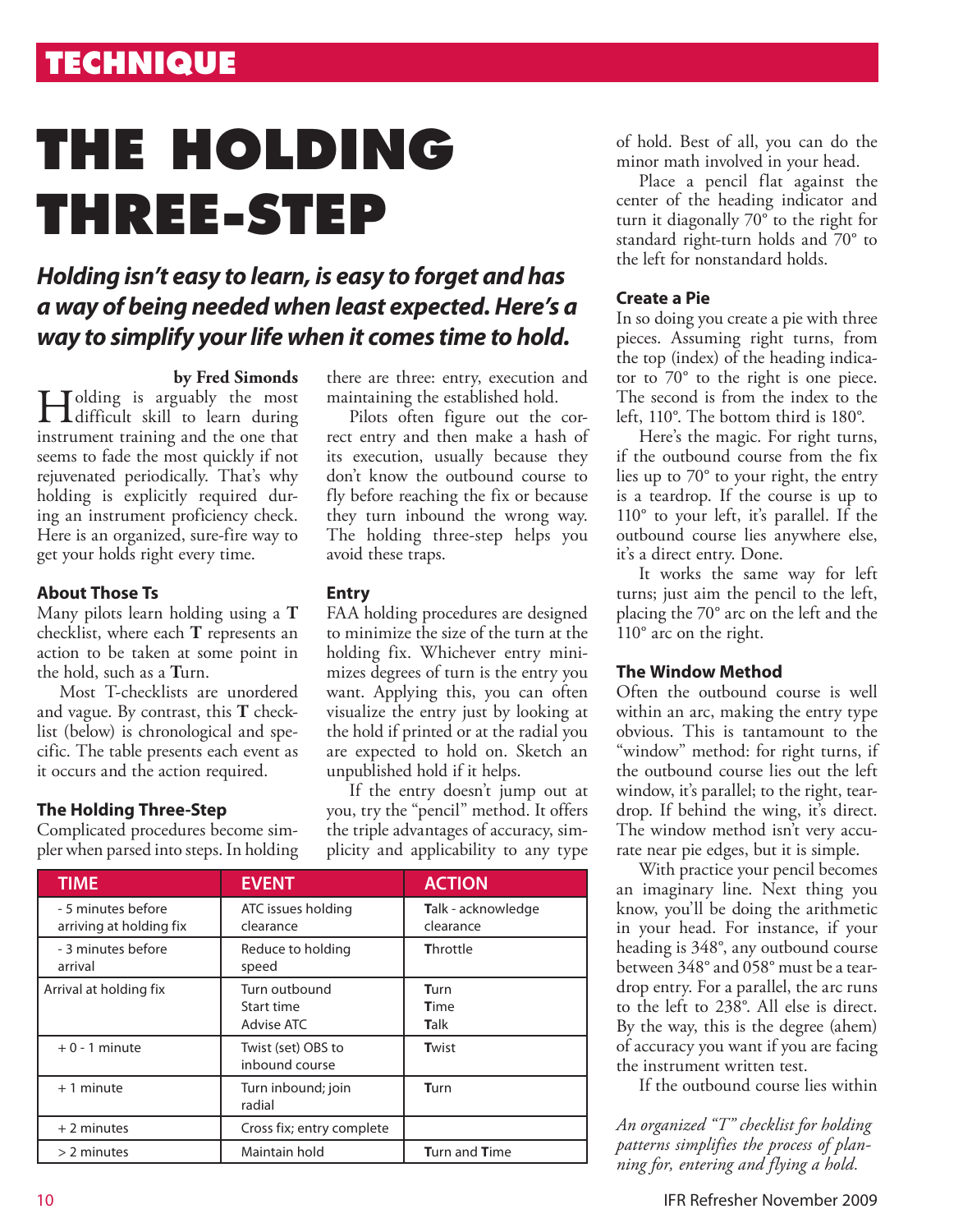### **On approach**

5° of a boundary, then it's your choice as to entry. Given the teardrop or parallel option, many pilots go for the teardrop as it gets you established inbound sooner.

Teardrop entries additionally require computing a heading that allows room for a turn inbound. Given right turns, you must turn to a heading 30° left of the outbound course so you can make a right turn to join the radial. For left turns, you must turn right so you can turn left.

Paradoxically, direct entries can be difficult because they are simple. Just cross the fix and turn to the outbound heading. There is no need to fly the loop beyond the holding fix.

#### **VOR Intersection Holding**

The pencil method untangles the

Gordian knot that is a VOR intersection hold. Every such intersection contains eight potential holds: four each to the left and right. All you need is the outbound course from the intersection to determine the entry. You may have to take the reciprocal of a radial defining the intersection to find it.

Now place the pencil on the outbound course. Imagine the holding racetrack alongside the pencil to its right or left. Presto, you have a topdown view of the execution as it must unfold.

#### **Execution**

**T**alk with ATC and acknowledge your holding clearance. **T**hrottle back three minutes from fix.

Cross the holding fix and **T**urn

to the outbound course. **T**ime begins when over or abeam the fix or when the turn is complete, whichever happens last. Turns are never timed. **T**alk to ATC: report the time you reached the fix and your altitude.

Having nothing to do for a whole minute, **T**wist the OBS to the inbound course. There is no radial to fly outbound in any hold. When time expires, **T**urn back toward the fix. If flying a direct entry, you are now established.

For parallel entries, the inbound turn is always opposite the hold: turn left for right-turn holds and right for left-turn holds.

The Instrument Flying Handbook calls for a turn "greater than 180°" to join the radial inbound. About 45° will get you on course fast. It's a com-